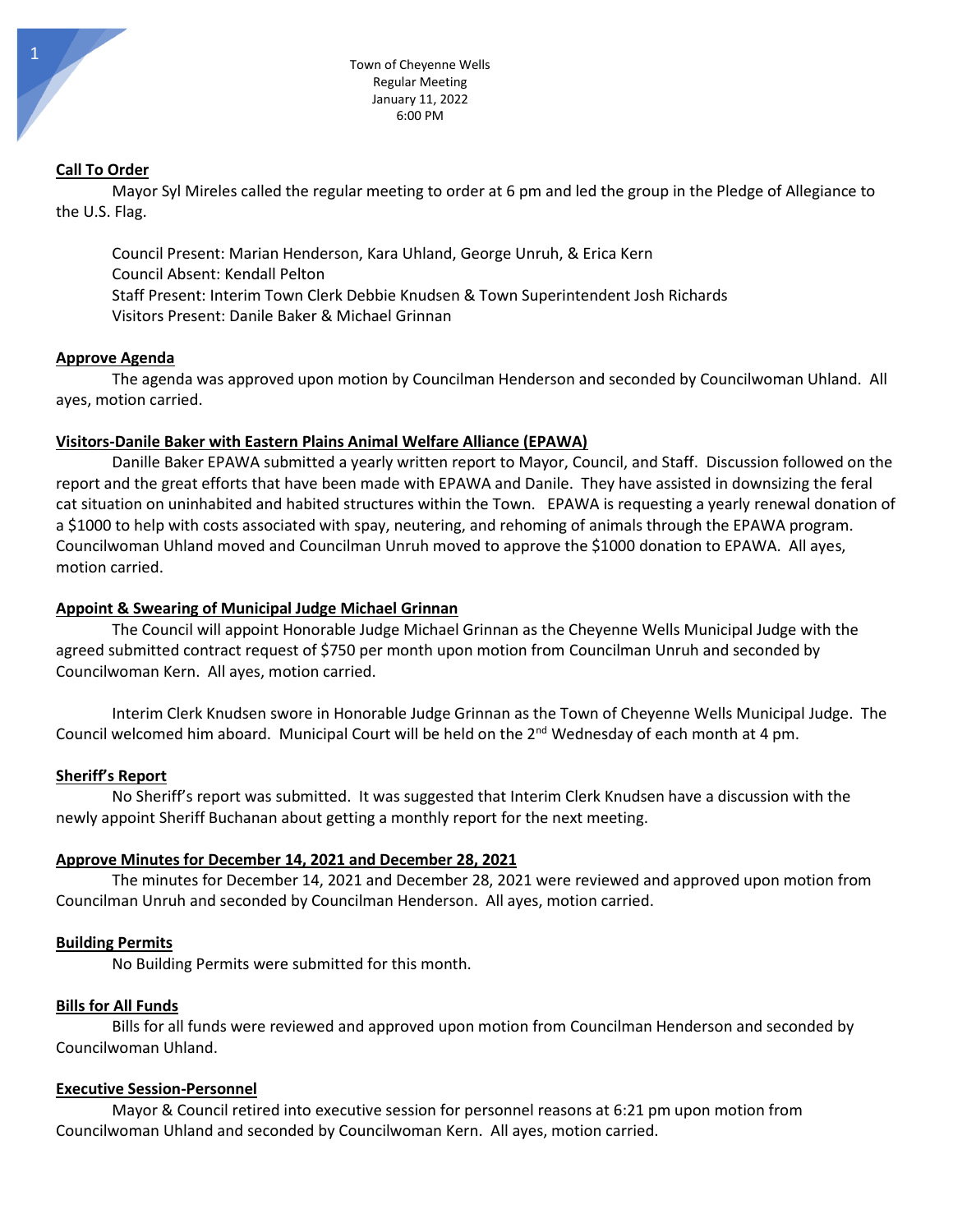Mayor & Council came out executive session at 6:50 pm upon motion from Councilman Henderson and seconded by Councilwoman Kern. All ayes motion carried.

### **Approve Cost of Living Staff Increase and Interim Town Clerk Letter of Request**

The Town will give incentive pay to the 2021 current employees upon motion from Councilwoman Uhland and seconded by Councilman Henderson. All ayes, motion carried.

The Town will give cost of living raises for 2022 to the Town Superintendent, Public Works Employee and Cleaning employees upon motion from Councilman Unruh and seconded by Councilwoman Uhland. All ayes, motion carried.

The Town agrees to the Interim Town Clerk presented a written letter of request on salary, benefits, and vacation & sick upon motion from Councilwoman Uhland and seconded by Councilwoman Kern. All ayes motion carried.

### **Approve Second & Final Reading of "Addendum Ordinance #15.04.025"**

The budget increase of the water was introduced to the Council and approved by past Clerk Hoffman at the September 2021 budget meeting to increase the water fees by 5%. This initially was to be approved at the December meeting and was not presented. The Council approved Resolution #1-2022 "Supplementing the 5% Increase of Water Rates" upon motion from Councilwoman Kern and seconded by Councilwoman Uhland. All ayes, motion carried. Interim Town Clerk Knudsen will place written notice in the Range Ledger defining all 2022 new water rates.

# **Approve Resolution #2-2022 "Establishing Yearly General Fee Schedule"**

As per Interim Town Clerk Knudsen all of the Town's General Service Rates will remain the same. Resolution #2- 2022 "Establishing Yearly General Fee Schedule" was approved upon motion from Councilman Henderson and seconded by Councilwoman Uhland. All ayes, motion carried.

# **2022 Election Update**

Interim Town Clerk had one nomination picked up but has not been returned. All nomination petitions are due by January 24, 2022 at 4 p.m.

# **Housing Report**

Councilman Henderson stated everything is full at there is a waiting list. The Cheyenne Wells Housing Director is no longer assisting with the Burlington Housing Authority as they have hired someone.

# **ECCOG Report**

Councilman Henderson, Commissioner Ron Smith & Rhonda Brown will be the new ECCOG representatives from our area. They have not held an in person meeting yet. They will approve the 2022 representatives virtually at this month's meeting.

### **FYI'S**

Councilman Unruh informed the Town Council on the upcoming K.C. Electric's project that will take 6 to 8 weeks to complete. The project will be around the areas of County Road 43, County Road Q, and out by the Cemetery.

# **Mayor, Council, & Comments**

Superintendent Josh Richards and Mayor Mireles discussed the engineer's options on a possible water feasibility, the Doty well and CDOT School Sidewalk projects.

Councilwoman Uhland & Councilwoman Kern requested the Medicine Arrow Sign update for next meeting.

Council reviewed the written memo report from Interim Town Clerk Knudsen. Enclosed with minutes.

2